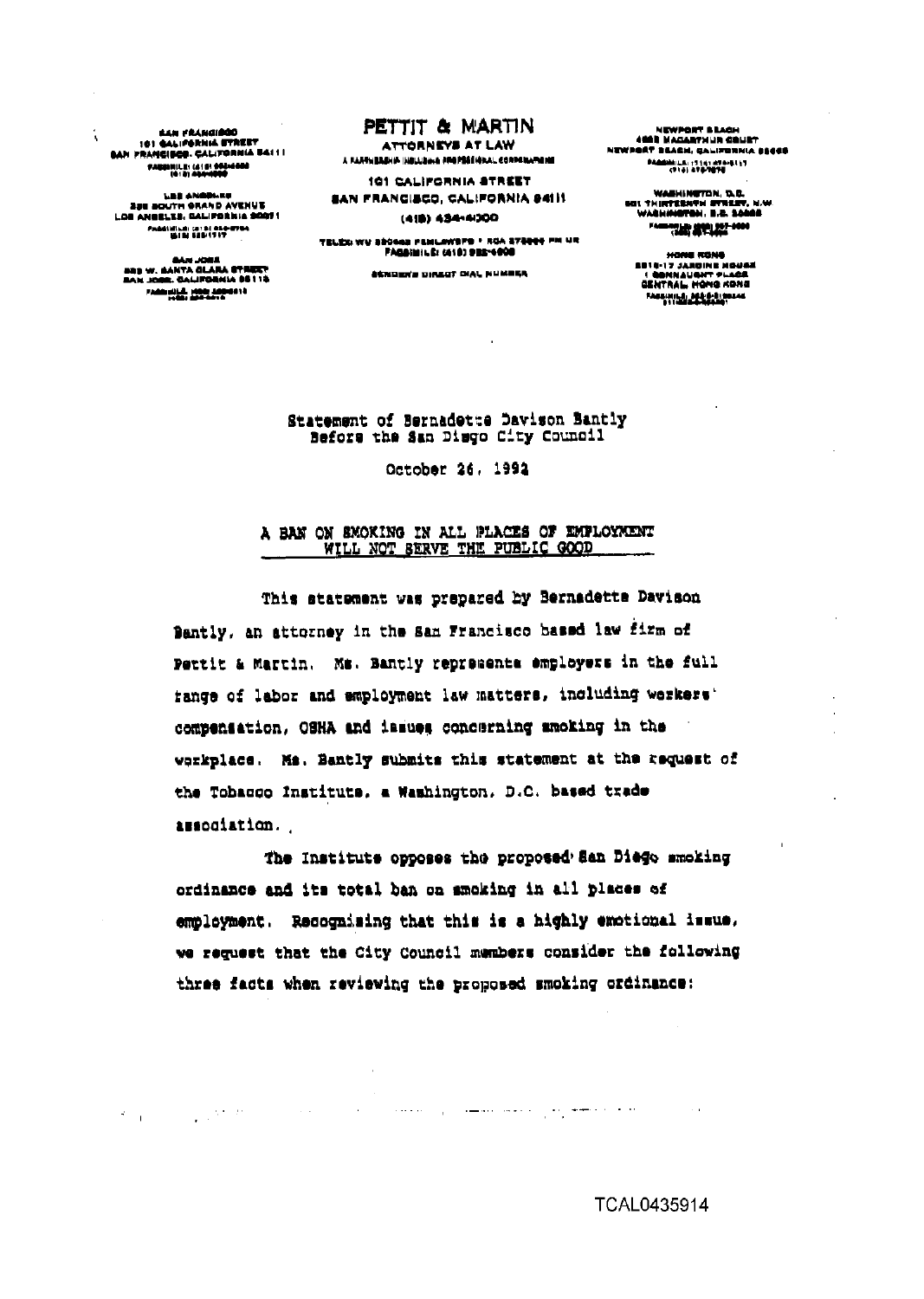# Fact No. 1: The vast majority of employers in this state and country already address workplace amoking.  $\mathbf{1}$ .

Surveys indicate that most employers have already addressed the workplace smoking issue by adopting policies designed to accommodate the interests of both smoking and non-amoking employees. The majority of these employer policies allow workplace smoking to some extent. Those few employers which do not permit any workplace smoking typically restrict smoking in order to protect sensitive equipment, reduce fire hazards, or to limit food contamination risks.

The proposed smoking ordinance would upset these reasonably tailored emoking policies and require radical changes in the workplace. Likewise, by completely banning smoking in restaurants and bars, the bill would also eliminate business owners' discretion to accommodate the interests of their smoking and non-smoking patrons.

Neither employers nor business leaders in this State have deemed it necessary to implement such radical measures. Indeed, with or without the proposed smoking ordinance. employers and business owners concerned about environmental tohacco smoke (ETS) could enact the same smoking ban proposed by the ordinance. However, the vast majority have not done so because such action is so ill-advised from both a business and human relations perspective.

 $\sim 1.45$  and  $\sim 1.5$ 

 $\mathcal{A}$  , and  $\mathcal{A}$  , and  $\mathcal{A}$ 

more provided.

والمراوي والمستوقف والمستنقذ والمتواطئ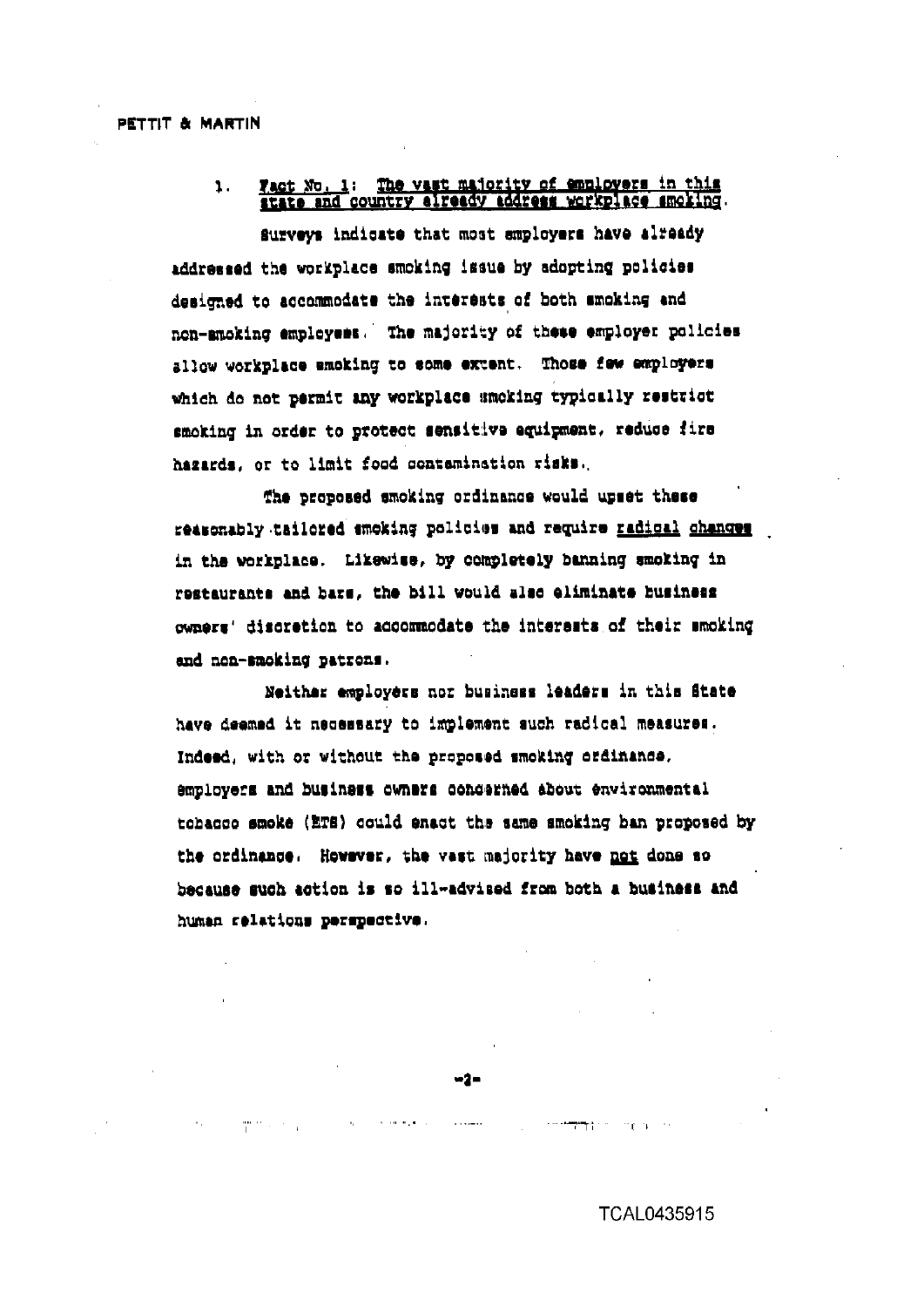#### Fast No. 2: No California court has ruled that ETS  $2<sub>1</sub>$ employee.

Reports of exorbitant workers' compensation awards based on alleged exposure to ETS are grossly exaggerated. There are only a few cases -- in California and elsewhere -- where workers' compansation benefits have been awarded to an employee based on exposure to ETS. In each case, however, the employee was found to be madically hypersensitive. The proposed smoking ordinance is not necessary to protect these hypersensitive employees because they are covered under existing state and federal disability laws. Nost importantly, there is apparently no California case where workers' compensation benefits were awarded to a normal, healthy employes based solely on exposure to ETS on the job.

#### $\mathbf{a}$ . Fact No. 3: Unions oppose legislative restrictions on workplace amoking.

Workplace smoking is cenerally considered to be a mandatory subject of bargaining between employers and unions. and issues relating thereto have traditionally been resolved through negetiation. However, the proposed smoking ordinance would completely remove this issue from the collective bargaining process and impose a total ban on smoking. This type of legislation is generally, and often vigorously, opposed by labor unions. For example, in 1986 the AFL-CIO issued a National Resolution stating: "The AFL-CIO believes that issues related to smoking on the job can heat be worked out voluntarily in individual workplaces between labor and management in a

 $-3-$ 

ومارا فروق وللهوام فهجوه ومستقلهم متران المستوفيت بالانتاذ التراقعين والارتباع والمهيرات الانتاج والمراجي

**TCAL0435916**